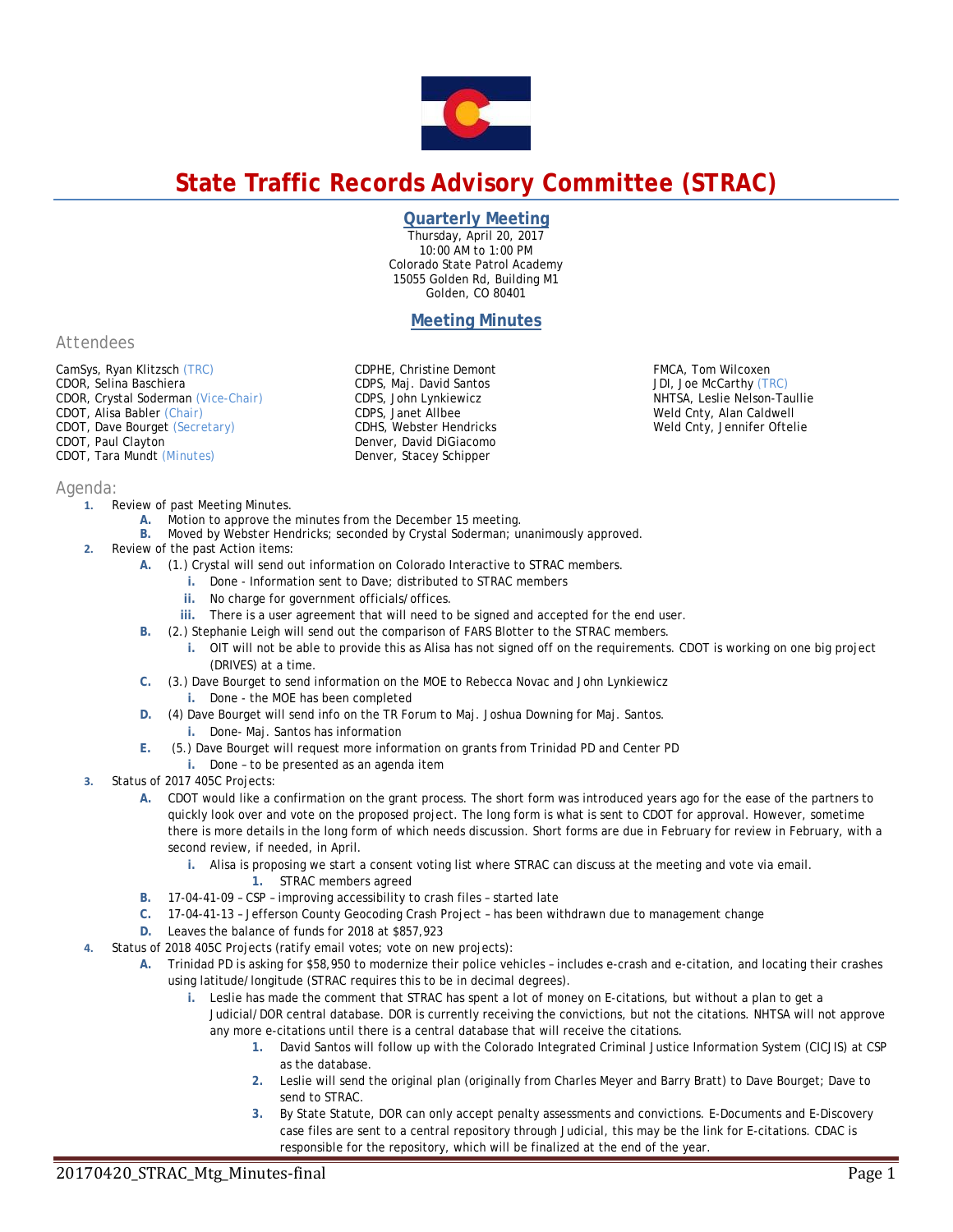- **a.** TRC to look into the previous plan, and into the Colorado District Attorneys' Council (CDAC) repository. Will then create a subcommittee/working group to come up with a plan and next steps. Will follow up at the next meeting.
- **4.** If STRAC can start moving on a statewide e-citation data repository, could receive potentially \$1.5 million from the NHSTA to help cover the cost (one time only). Would need a few of the larger stakeholders to join this endeavor.
- **5.** STRAC will need to update the project applications and make it clear to others, projects will have to improve statewide data.
- **ii.** Motion to table project, will approve of the e-crash, not the e-citation.
- **iii.** Moved by Alisa Babler; seconded by Crystal Soderman; unanimously tabled.
	- **1.** Dave will send back with the condition of E-crash only. If Trinidad approves of the condition, will votes via email.
- **B.** Canon City PD is asking for \$237,000 for mobile data computer project (e-crash and e-citation).
	- **i.** The amount is higher than expected, but it will be a computer in every car and the officers each have a car.
		- **ii.** STRAC will approve the purchase of the computers/equipment, Canon City will have to pay for the additional cost for the modules/software for e-citations
			- **1.** Motion to approve the equipment purchase and e-crash, not the e-citation.
			- **2.** Moved by David Santos; seconded by Christine Demont; unanimously approved with conditions.
				- **a.** Dave will send the conditions of the approval to Canon City
- **C.** Arvada PD is asking for \$50,250 on E-citation. Will only be sending the citations to their local courts
	- **i.** Motion to table or decline until Arvada can submit citations to DOR.
	- **ii.** Moved by David Santos; seconded by Crystal Soderman; unanimously declined.
- **D.** Weld County is asking for \$75,000 to expand their systems for E-Citation (county offices citations goes to Judicial, unlike local municipalities), E-Crash expansion.
	- **i.** Motion to approve
	- **ii.** Moved by Crystal Soderman; seconded by David Santos; unanimously approved.
- **E.** Arapahoe County is asking for \$26,700 for an E-Crash module. STRAC was concerned that this would be supplanting, but this is purchasing of new technology.
	- **i.** Motion to approve
	- **ii.** Moved by Chrystal Soderman; seconded by David Santos; unanimously approved.
	- **1.** Arapahoe County has already been in contact with DOR/DRIVES.
- **F.** Center PD is asking for \$15,000 to implement a computer aided dispatch (CAD)
	- **i.** STRAC has never approved projects for CAD before.
		- **1.** Tom Wilcoxen will send information to Dave for them apply through 911 grants
	- **ii.** Motion to decline
	- **iii.** Moved by Crystal Soderman; seconded by David Santos, unanimously declined.
- **G.** Denver PD is asking for \$178,709 for a 3D Scanner to process crash scenes.
	- **i.** This will improve the investigation, not the crash record.
	- **ii.** Motion to decline
	- **iii.** Moved by David Santos; seconded by Crystal Soderman, unanimously declined.
- **H.** Aurora Municipal Counts is asking for \$12,825 for DMV /DOR /Conviction /License Hold Reporting to DOR/DRIVES
	- **i.** Their present platform will not allow them to submit records to DRIVES. Will improve crash records.
		- **1.** NHSTA will approve this project
			- **a.** Motion to approve
			- **b.** Moved by David Santos; seconded by Crystal Soderman; unanimously approved.

#### Action Items:

- 1. David Santos will follow up with CICJIS at CSP as the database for citations.<br>2. Leslie will send the citation plan from Barry Bratt and Charles Meyer to Dave
	- 2. Leslie will send the citation plan from Barry Bratt and Charles Meyer to Dave; Dave will forward to STRAC.
- 3. TRC to look into the previous plan, into CDAC's repository, and then will create a subcommittee/working group to come up with the next steps. Will follow up at the next meeting.
- 4. Dave B to send conditions (e-crash not e-citation) to Trinidad.
- Dave B to send conditions (e-crash not e-citation) to Canon City.
- 6. Tom Wilcoxen will send information to Dave B for Center PD to apply through other grants
- **5.** DRIVES Update:
	- **A.** DRIVES is up and running, still working through some bugs/errors/issues, but the system is functional. Crash is going well; soon DOR will send the data to CDOT. CDOT had to report, today, they still do not have access to the data.
	- **B.** CSP Counter reports are submitting right away to DRIVES. As soon as the submit button is pushed, the report is sent to DRIVES. **i.** DOR needs updated list of ORI#s from CSP to send the rejection letters to the correct office, have a ticket in to update this.
	- **C.** 3rd Party Access (3PA) portal, for government entities only, for driver's license does have some changes. Before searches were made to find a person. Now you have to have a Driver License number, Social Security Number. The system will only allow you to search for the person you are looking for (added security and personal protection). Can get motor vehicle registrations.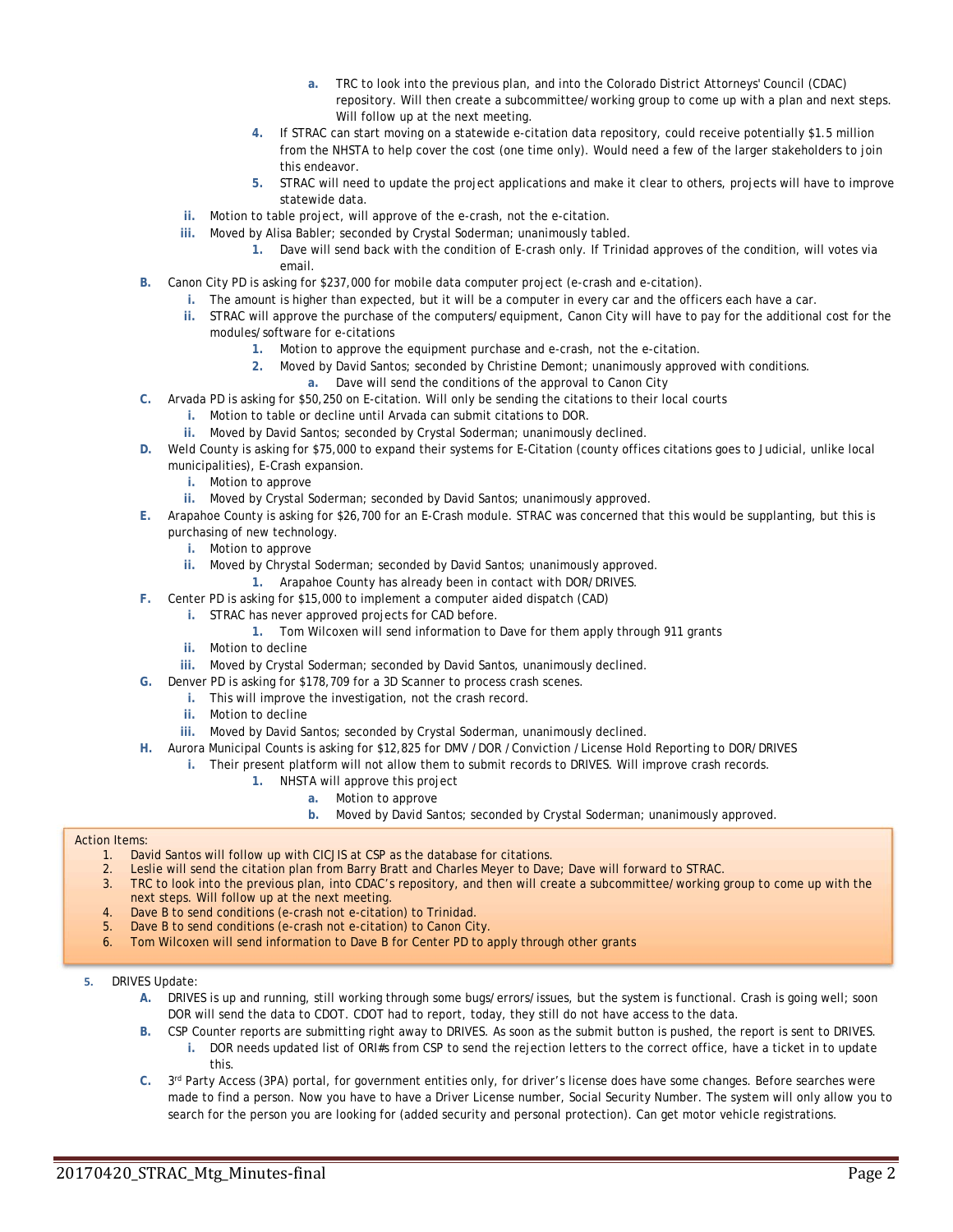- **6.** Statewide Fatal Blotter Update:
	- **A.** Alisa is on hold due to the band width. The options are Sales Force or Share Point. This needs to be very simple form without an application that is required to download. Ease of use is important so no training is required for police officers filling out the form. Training will be needed for the end user however.
- **7.** New crash report form DR3447, updates:
	- **A.** Really close to finalizing of the draft, manual, and the data model. Working on getting all three components done at once as a package. Will then send it out to a larger audience, targeting the user of the form (the local police agencies). Would like to see a few officers do a betta test on the form while at an actual crash site for practical feed back.
		- **i.** Time frame will send out the formal draft next week. Wrap it up to DOR to incorporate into DRIVES and maybe 6 months after, will start testing from the local law enforcement. DRIVES will be able to accept both DR 2447 & DR 3447 for an overlap period.
	- **B.** All information (drafts, data module, contacts, grant funding possibilities for next year, will be posted on the STRAC website: https://www.codot.gov/about/committees/strac
		- **i.** Feed back from DRIVES huge improvement from the existing form. DR3447 development will be so much easier!
	- **C.** TRC would like to send to local law enforcement offices for their buy-in and feedback.

#### **8.** Problem ID Report for CDPHE:

- **A.** Christine prepared the Problem ID Report with CDOT's OTS (Office of Transportation Safety Human Behavioral Unit) and it is posted on the CDOT's website. https://www.codot.gov/safety/safety-data-sources-information/colorado-problem-identificationid-reports/2017-problem-id-report/view
	- **i.** The design of the report is different from previous years. The report itself focuses on behavioral studies in regards to alcohol related crashes, seatbelt usage, young and older drivers, distracted related crashes, etc., by the State level, county level, and RETAC (Regional Emergency Medical and Trauma Advisory) level. Data is for 2015 crashes.
		- **1.** Due to lack of data on drug related crashes, the Problem ID report focuses on the alcohol related crashes as that data set is the most complete. The upgraded crash report form (DR3447) and future linkage to toxicology reports will improve the drug related data in the future. Another challenge is the cost of the testing. Once alcohol is proven (the driver is charged with a DUI) and no further testing is required.
		- **2.** Alisa will invite Christine and Webster to the toxicology task force

#### Action Items:

- **9.** Performance Measures:
	- **A.** Federal Requirements we have to set target goals for 2018 for crashes involving motorcycles, pedestrians, etc. Fatal crashes and rates by population. The goals will be based on the 5 year averages of data. NHTSA will only look at 2016-2018. If we go over our goals, the funding may be effected. We will need to adjust our goals to be as realistic as possible.
	- **B.** Nationwide, fatalities are rising. Colorado has seen an increase in fatalities as well. Could be due to population growth, economy, demographics, congestion, gas prices, climate change, etc. The changes to the DR3447 may help us identify the problem and try to mitigate.
- **10.** 43rd Annual ATSIP Traffic Records Forum:
	- **A.** STRAC needs to identify who will be attending and who will be funded through the 405C funds.
		- **i.** Webster Hendricks will try for approval again. Last year, received approval, but too late to attend. Will be funded by 405C/STRAC.
		- **ii.** Either John Lynkiewicz or Janet Albee will be going from CSP
		- **iii.** Someone from OIT? Dave to ask Stephanie.
		- **iv.** TRC will reach out to Judicial. Webster and Crystal will send a name to TRC.
		- **v.** Phyllis Snider (DOT)?

| <b>Confirmed Attendees</b> |                 |                         |                |  |  |  |
|----------------------------|-----------------|-------------------------|----------------|--|--|--|
|                            | Dept.<br>Agency | <b>Name</b>             | 405C<br>Funds? |  |  |  |
| 1                          | DOT             | Tara Mundt              | No             |  |  |  |
| $\overline{2}$             | DOT             | Alisa Babler            | No             |  |  |  |
| 3                          | DOR             | Selina Baschiera        | No             |  |  |  |
| 4                          | <b>DOR</b>      | <b>Ted Trujillo</b>     | Yes            |  |  |  |
| 5                          | <b>CSP</b>      | <b>David Santos</b>     | Yes            |  |  |  |
| 6                          | <b>CDPHE</b>    | <b>Christine Demont</b> | Yes            |  |  |  |
| 7                          | JDI             | Joe McCarthy            | No             |  |  |  |
| 8                          | CamSys.         | Ryan Klitzsch           | No             |  |  |  |
|                            |                 |                         |                |  |  |  |

Action Items:

- 8. Dave to talk to Stephanie regarding OIT attending the TR Forum
- 9. Webster and Crystal will send Judicial contact information to the TRC
	- a. TRC to reach out to Judicial regarding attendance to the TR Forum

<sup>7.</sup> Alisa will invite Christine and Webster to the toxicology task force